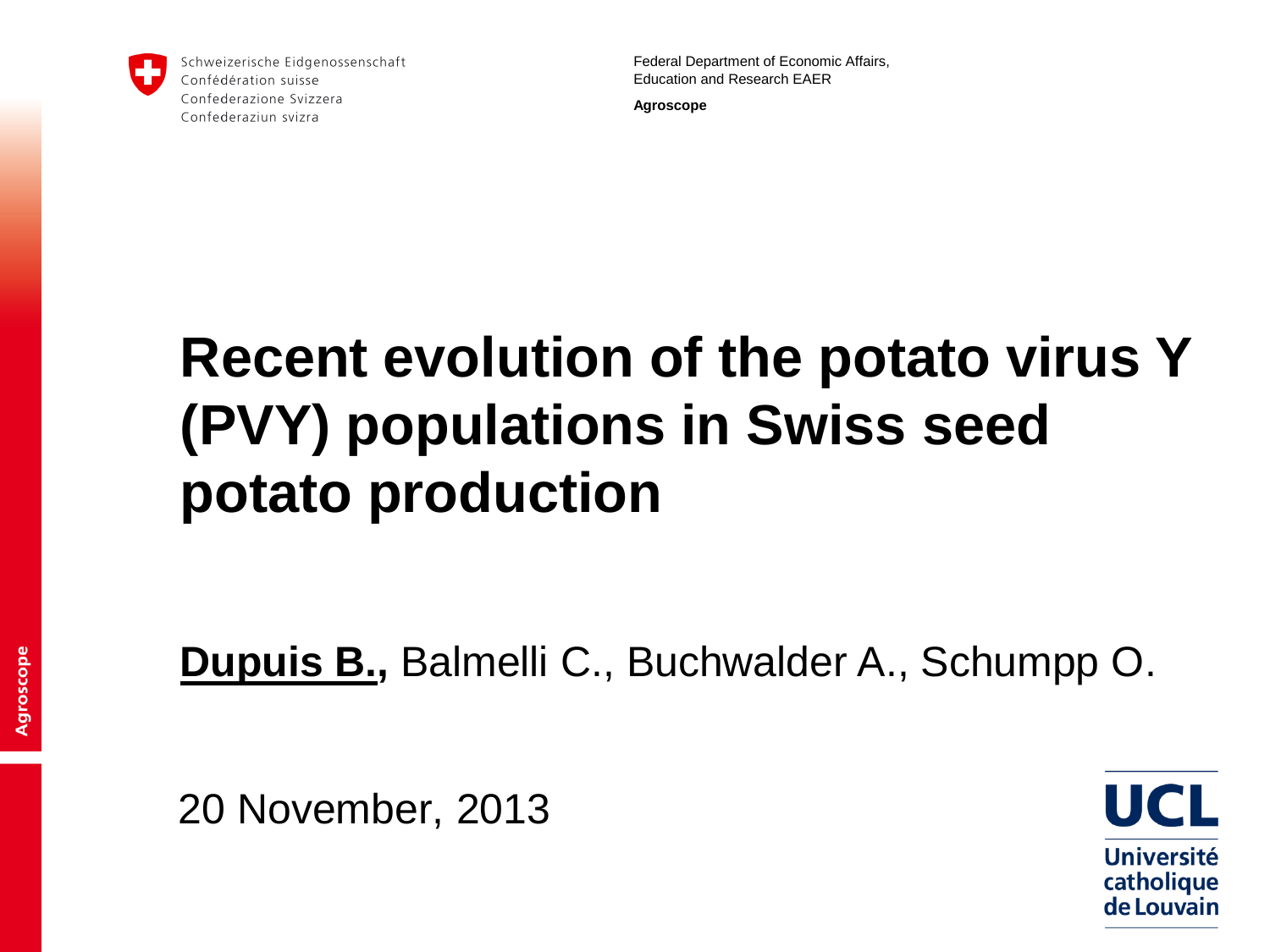#### **What is the issue?** W

Potato seed lots of PVY tolerant cultivars seems to be more frequently rejected during the certification process.

- Is the Swiss PVY population changing?
- Do we have an arrival of more aggressive PVY strains?

To try to answer those questions, it was decided to manage a new PVY strains survey in 2012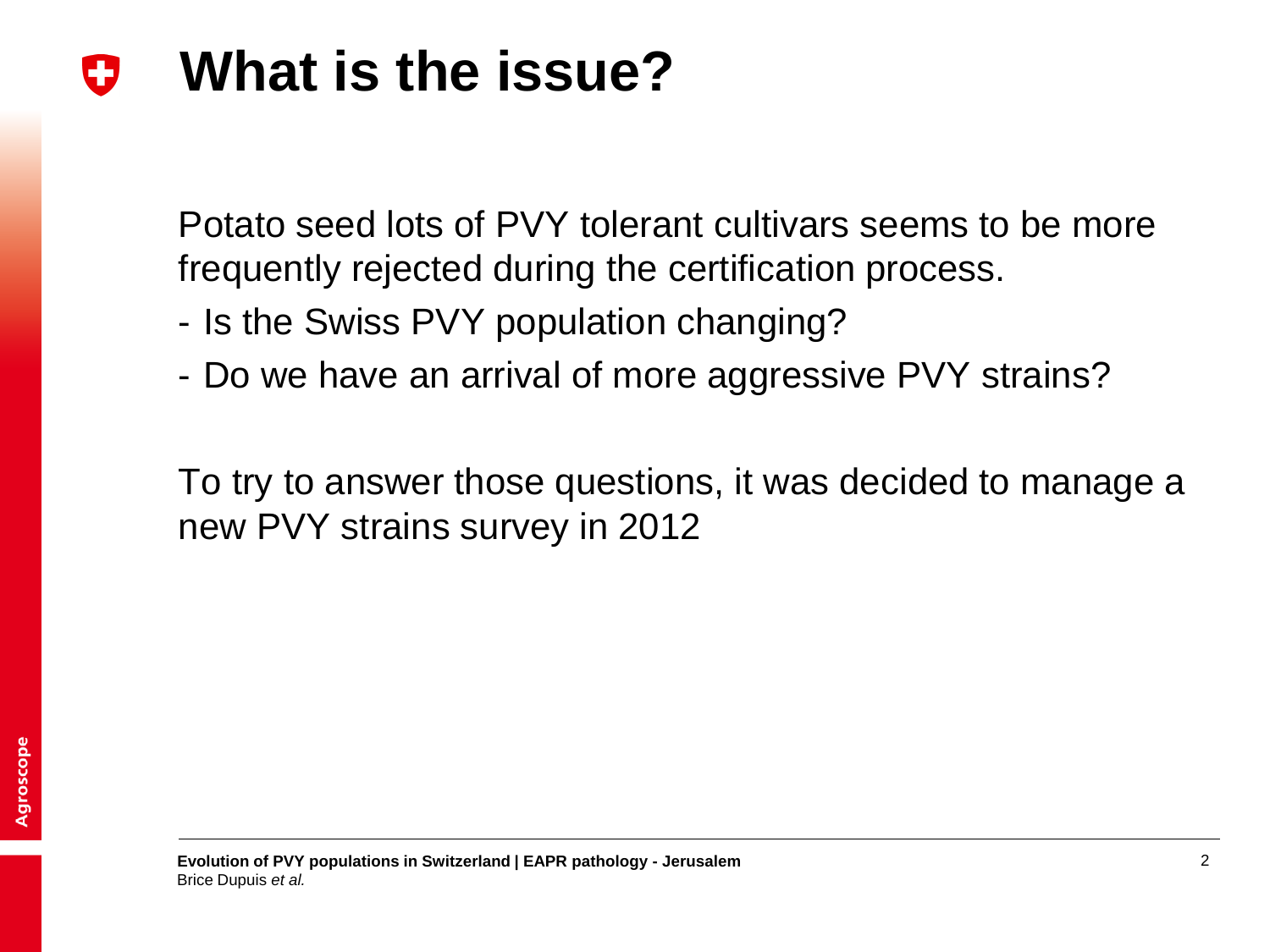### **Plant material and in-field**  0 **observations**



**Evolution of PVY populations in Switzerland | EAPR pathology - Jerusalem** 3 Brice Dupuis *et al.*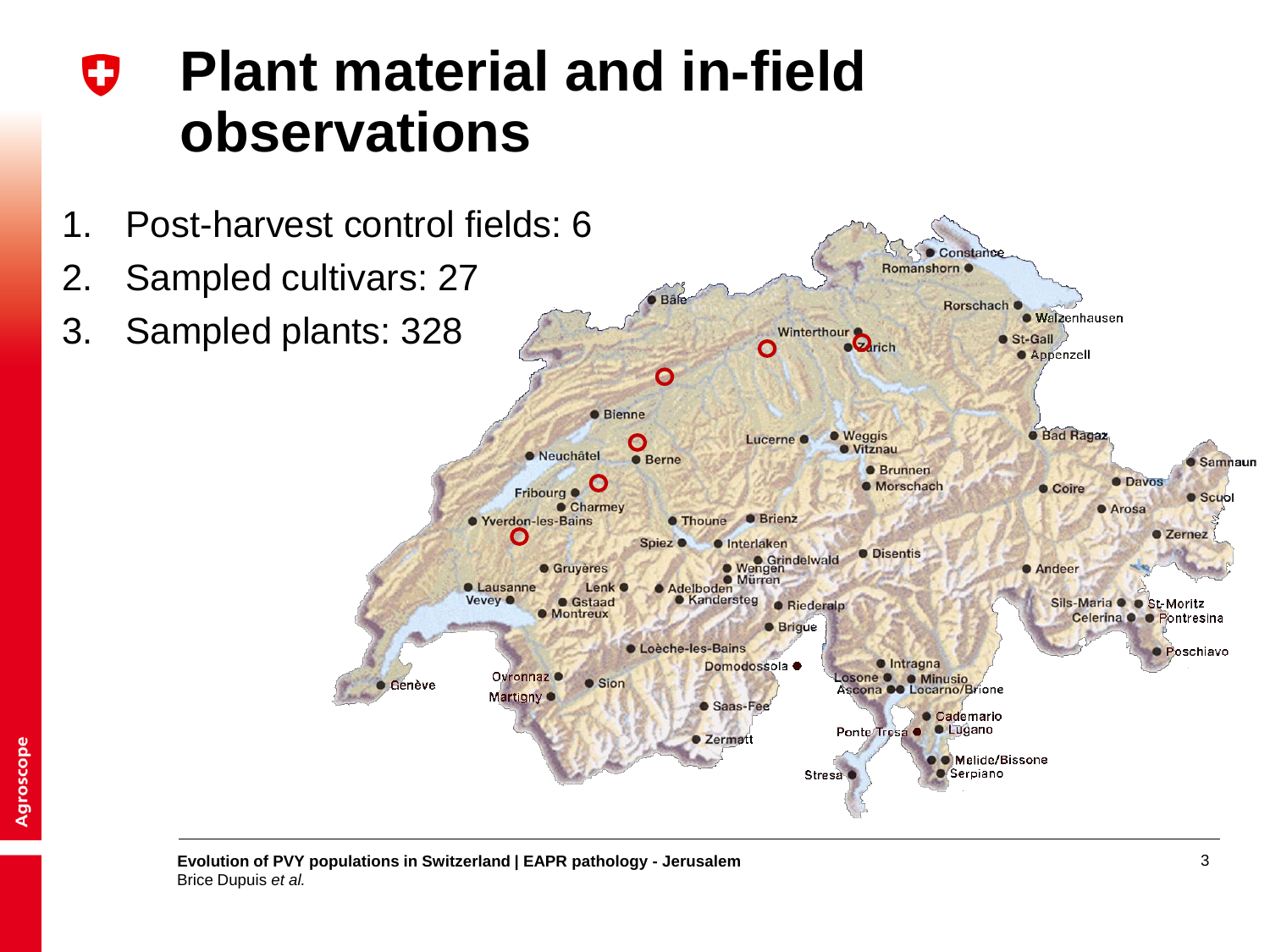## **In-field observations**

Symptom type:

- Crinckle
- Mosaic
- Necrotic lesions
- Stipple-streak

### Symptoms intensity:

- Severe
- Medium
- Mild



A : Crinkle B : Mosaic





C : Necrotic lesions D : Stipple-streak

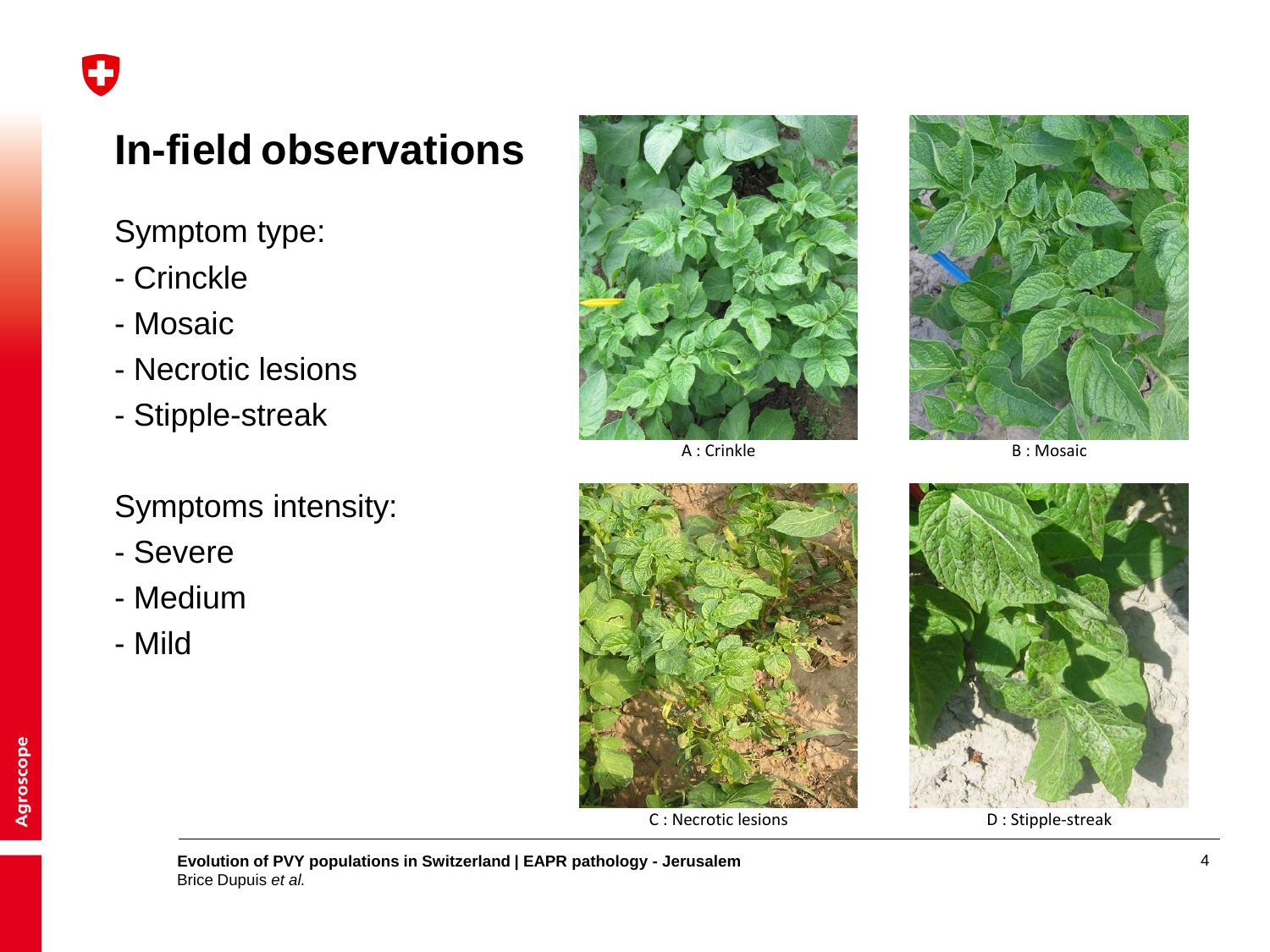#### **Samples analysis** IJ

- 1. DAS-ELISA on all samples (Gugerli & Fries, 1983)
	- PVY<sup>N</sup> serotype
	- PVY<sup>O</sup> serotype
- 2. One step triplex RT-PCR on 113 samples (Rigotti and Gugerli, 2007)
	- PVYN/NTN genotype
	- Recombinant PVYNTN genotype
	- PVY<sup>O</sup> genotype
	- PVY<sup>N-WI</sup> genotype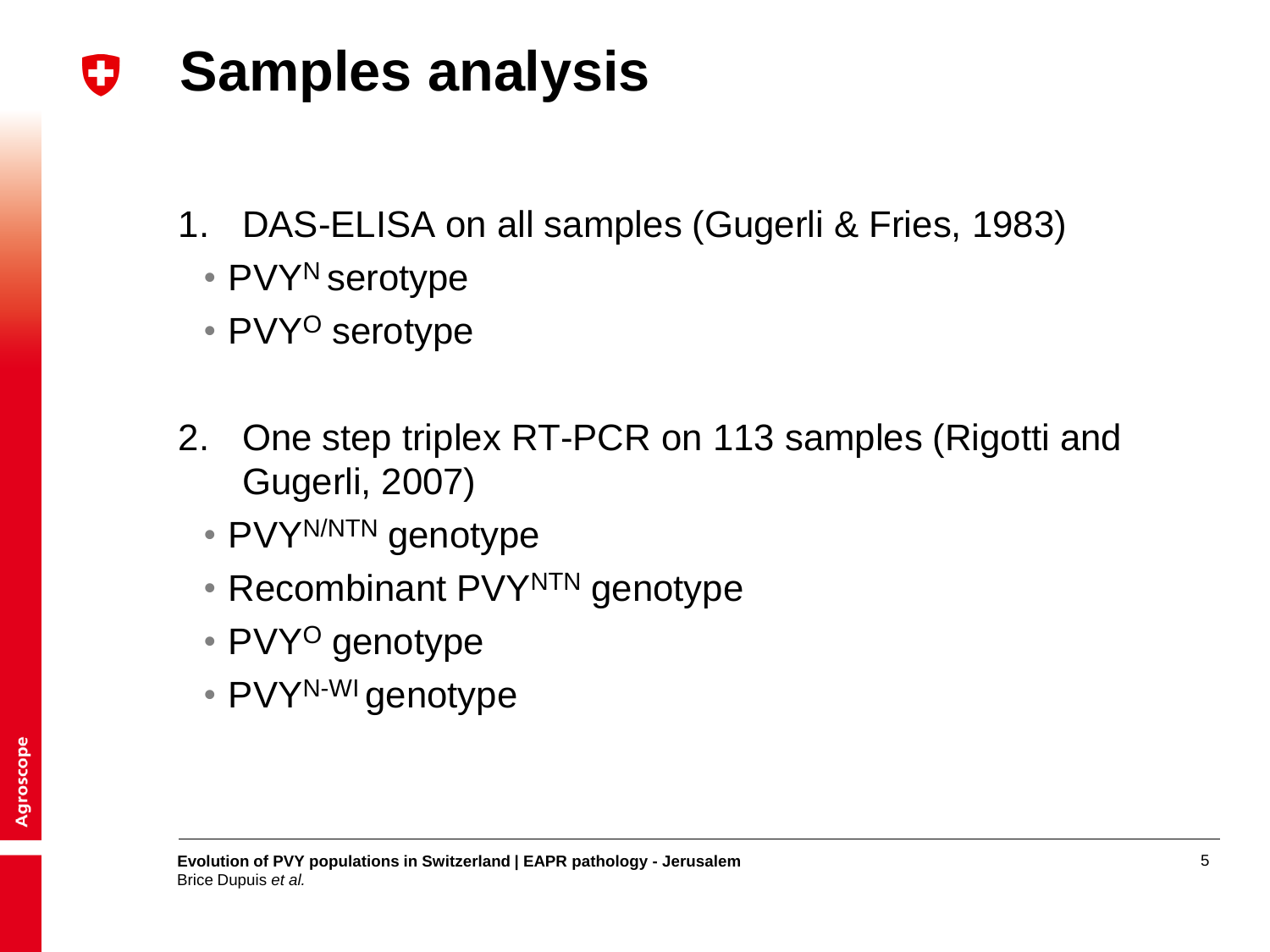#### **Evolution of strains: DAS-ELISA** 0



#### \* Data from Rigotti et al. (2011)

**Evolution of PVY populations in Switzerland | EAPR pathology - Jerusalem** 6 Brice Dupuis *et al.*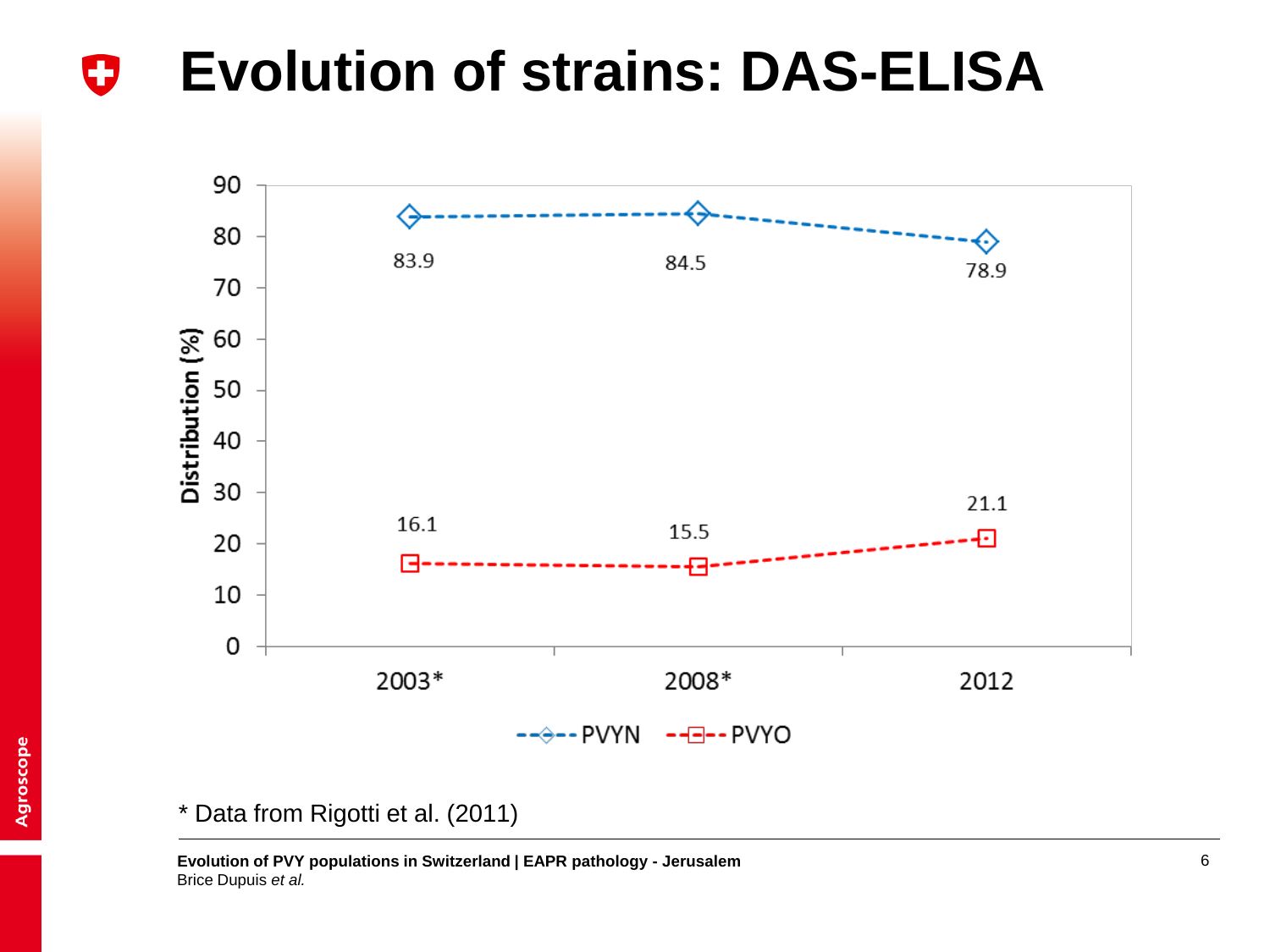#### **Occurrence of serotypes in cultivars**O



**Evolution of PVY populations in Switzerland | EAPR pathology - Jerusalem** 7 Brice Dupuis *et al.*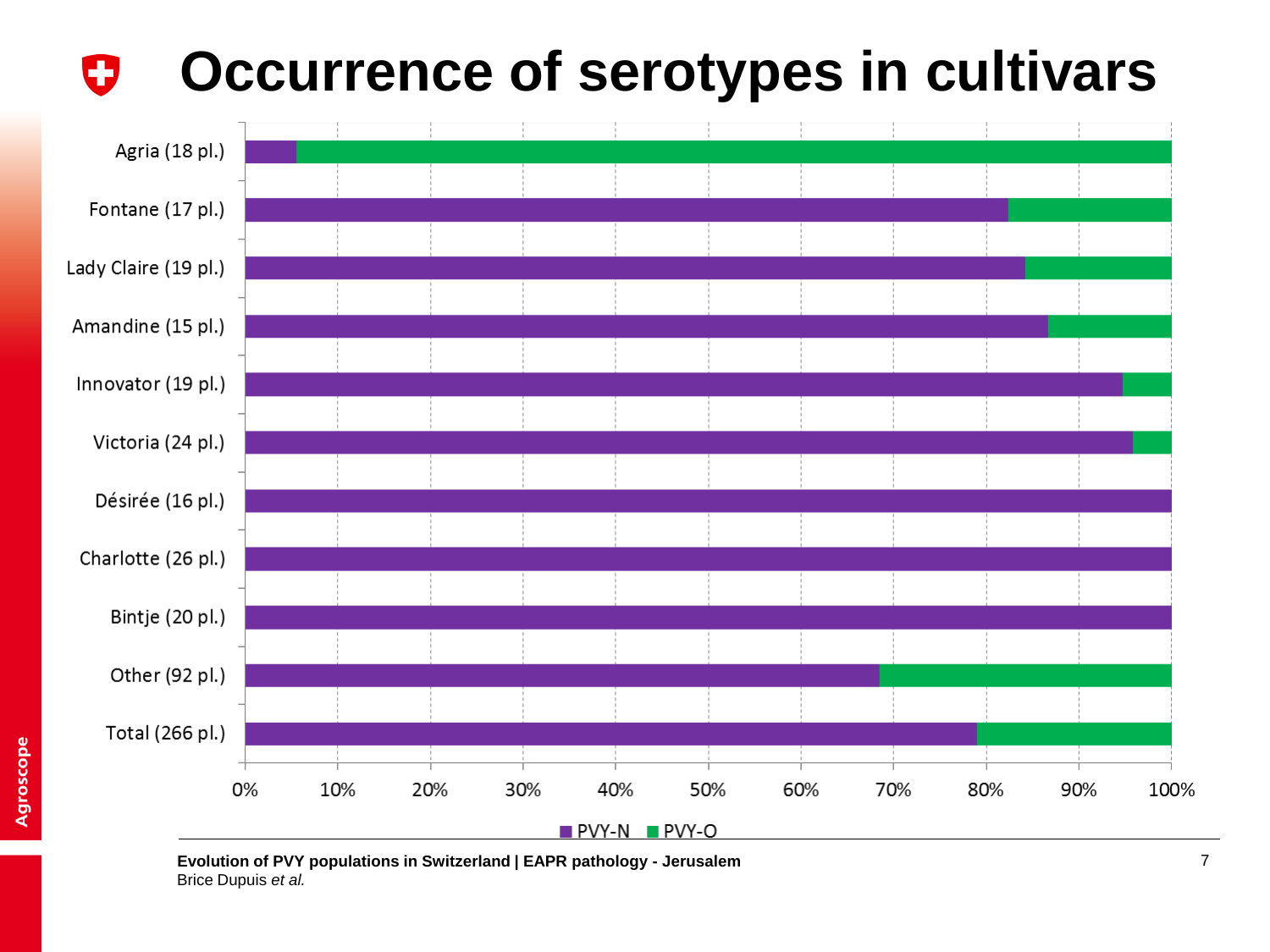#### **Evolution of strains: RT-PCR** IJ



\* Data from Rigotti et al. (2011)

**Evolution of PVY populations in Switzerland | EAPR pathology - Jerusalem** 8 Brice Dupuis *et al.*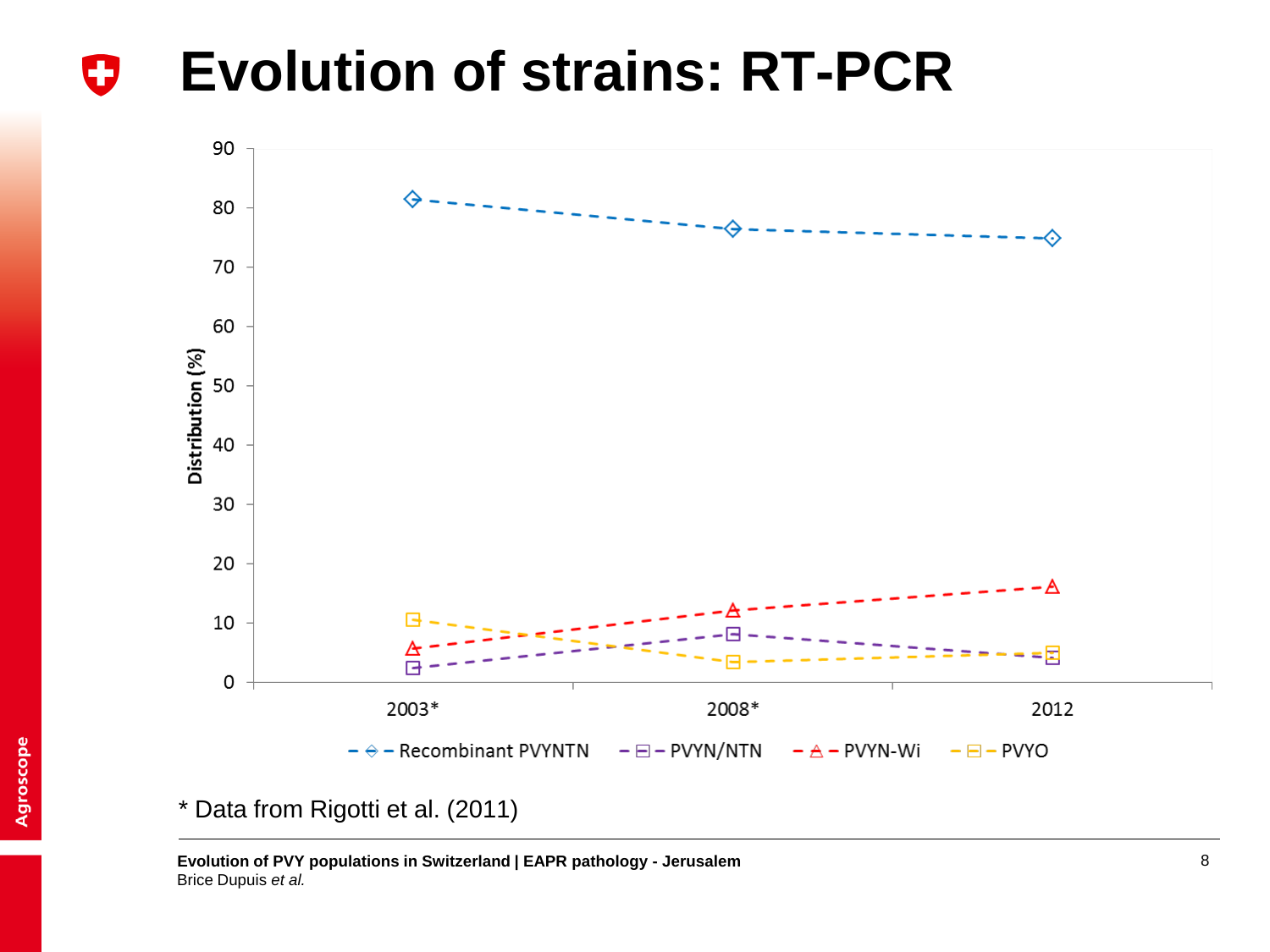#### **Symptoms expression** 0



#### **Evolution of PVY populations in Switzerland | EAPR pathology - Jerusalem** 9 Brice Dupuis *et al.*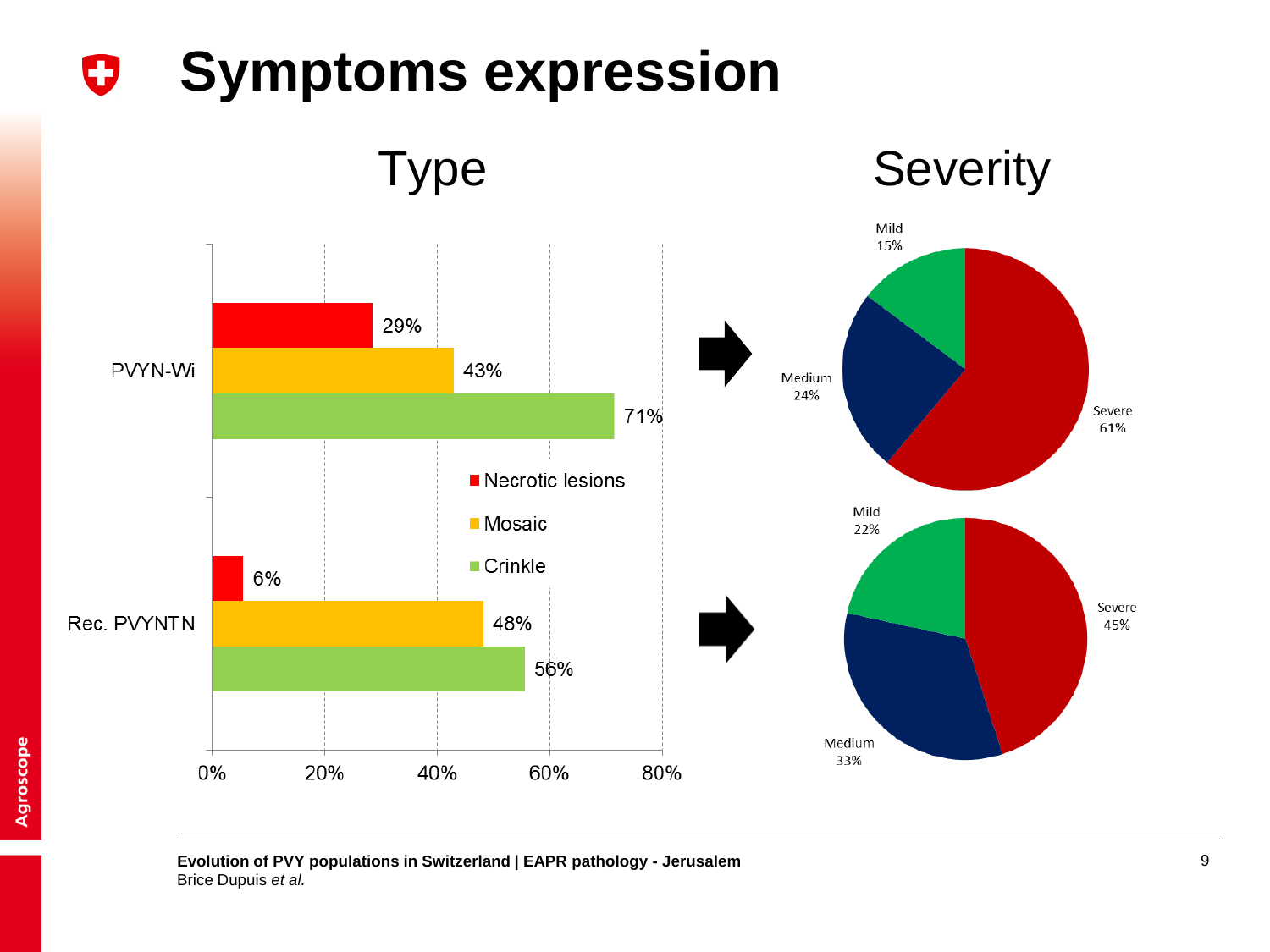#### **Type of symptoms on cultivars**IJ

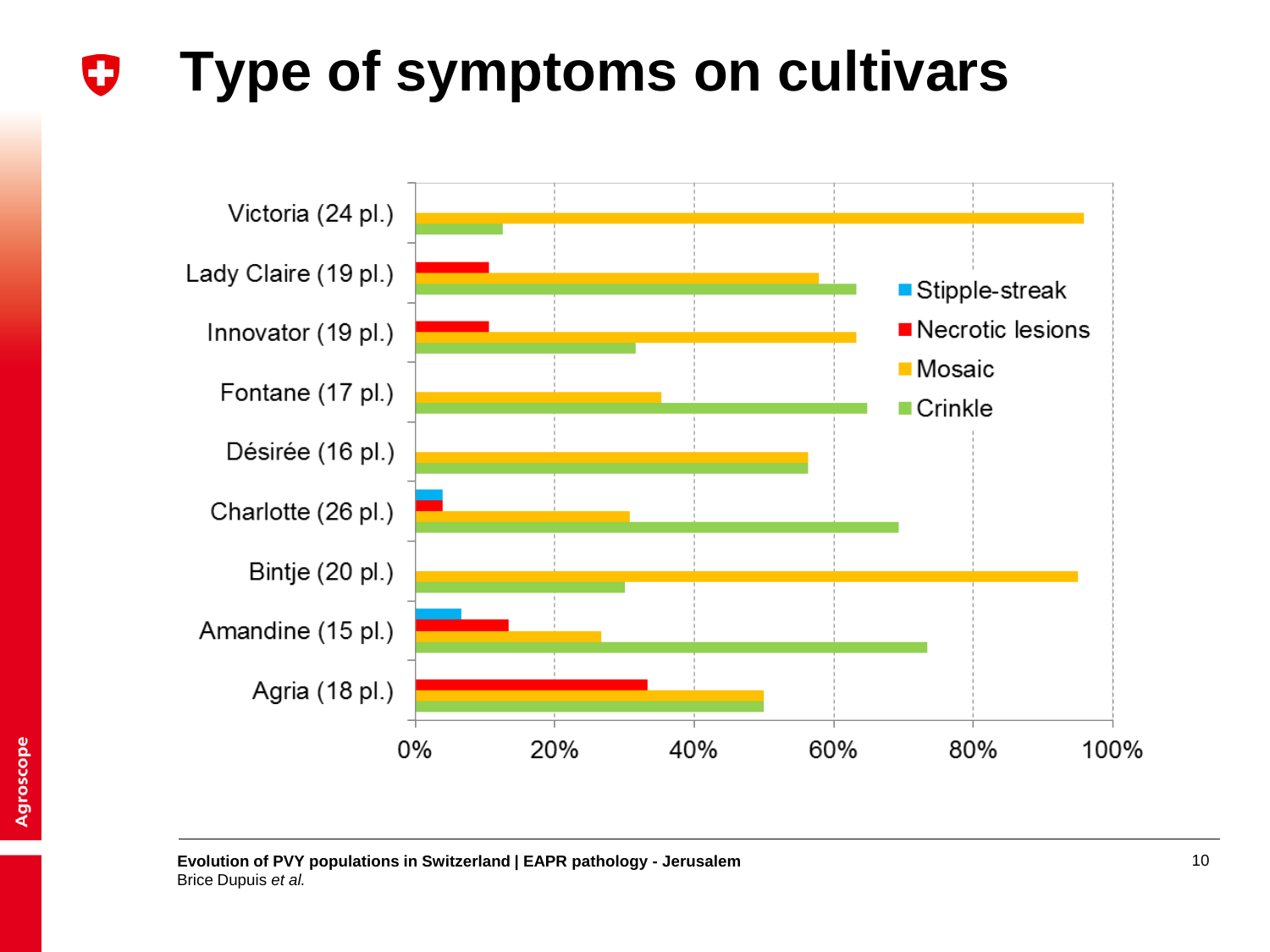#### **Severity of symptoms on cultivars** O



**Evolution of PVY populations in Switzerland | EAPR pathology - Jerusalem** 11 Brice Dupuis *et al.*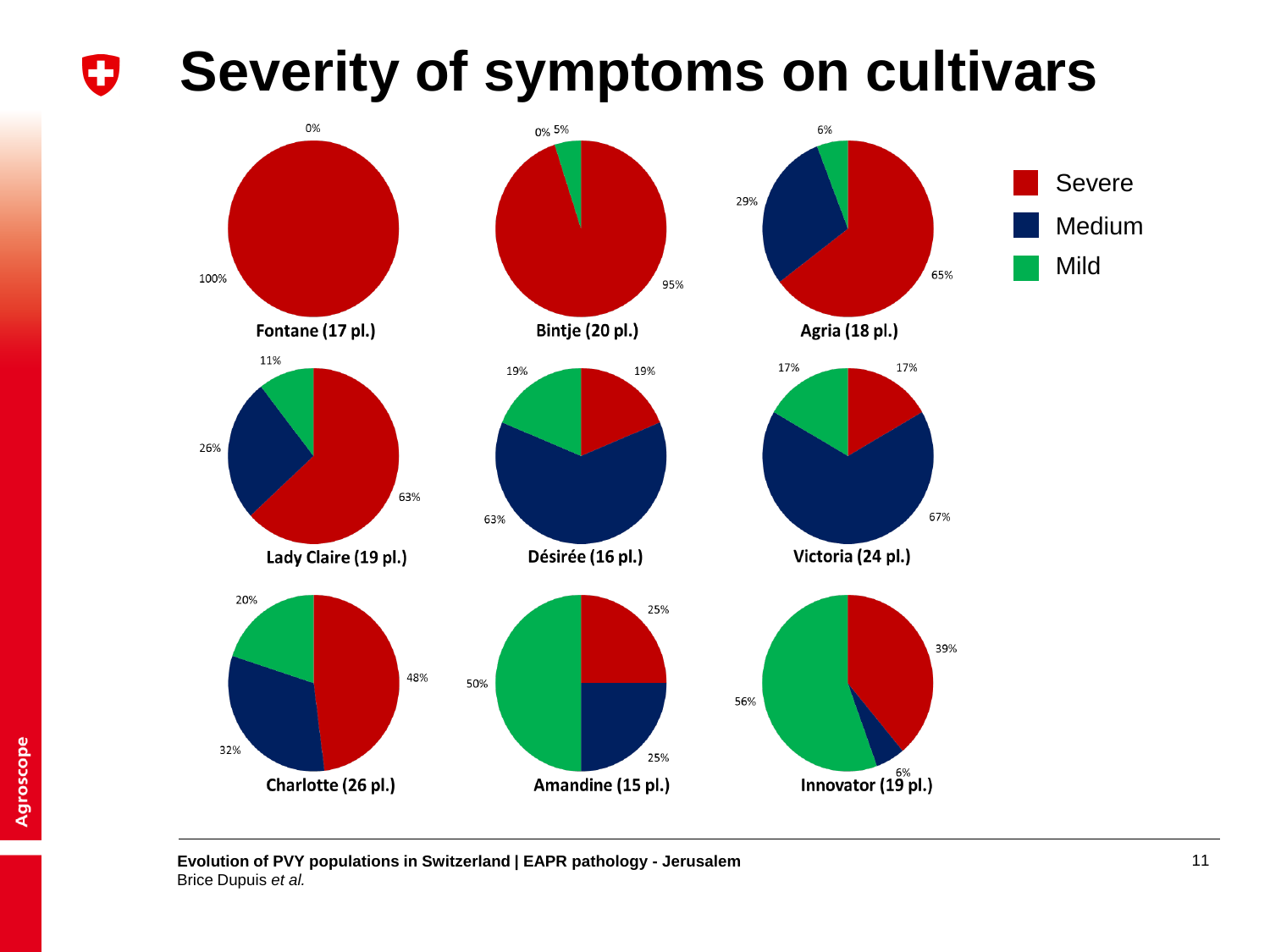#### **Surfaces per cultivar susceptibility**O



**Evolution of PVY populations in Switzerland | EAPR pathology - Jerusalem** 12 Brice Dupuis *et al.*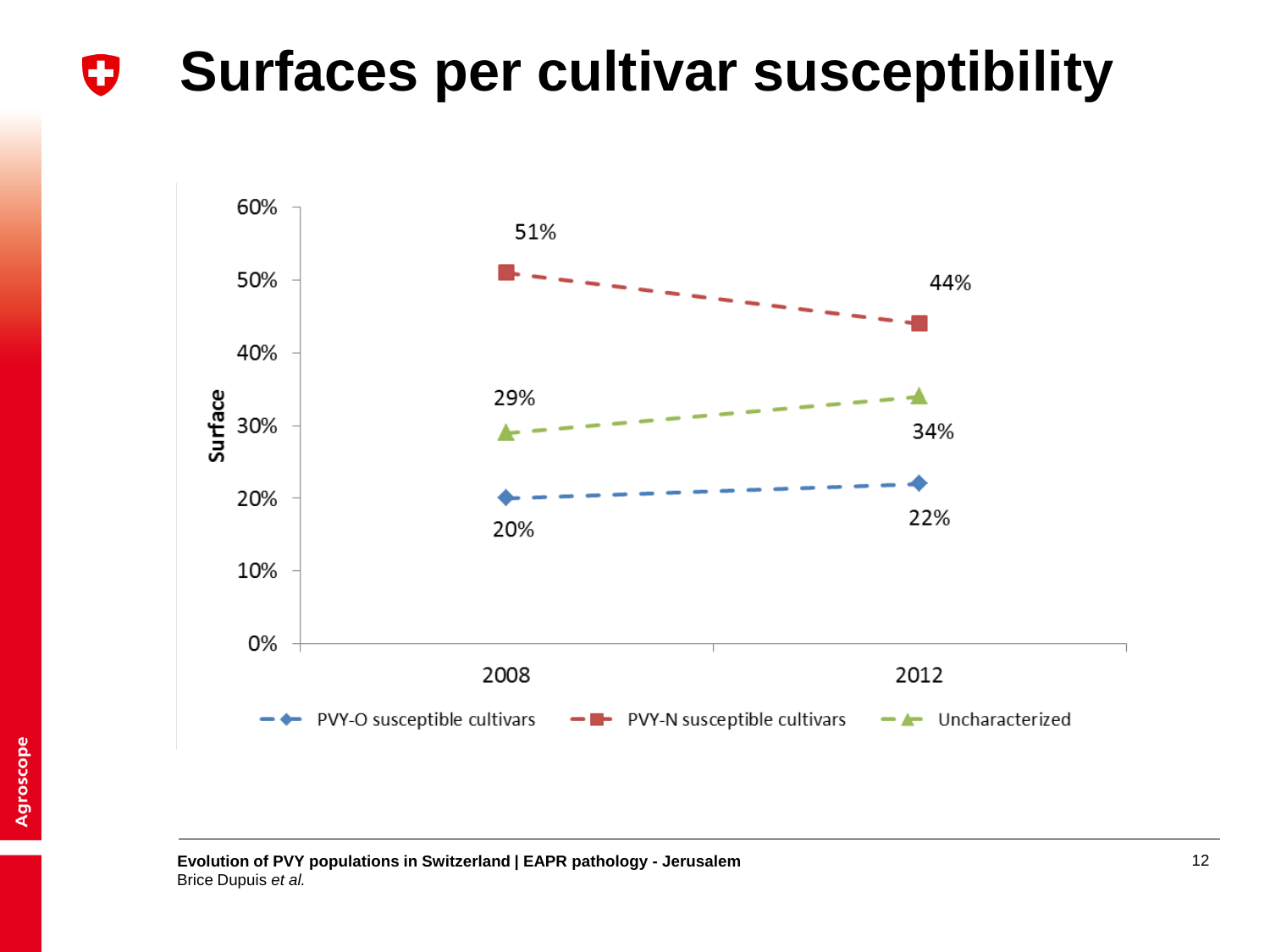**Conclusions** IJ

- 1. Prevalence of PVY<sup>N-WI</sup> strains is slowly increasing in **Switzerland**
- 2. Cultivar's have different susceptibility to PVY strains
- 3. The production of rec. PVY<sup>NTN</sup> susceptible cultivars is decreasing
- 4. Severity and type of symptoms vary among cultivars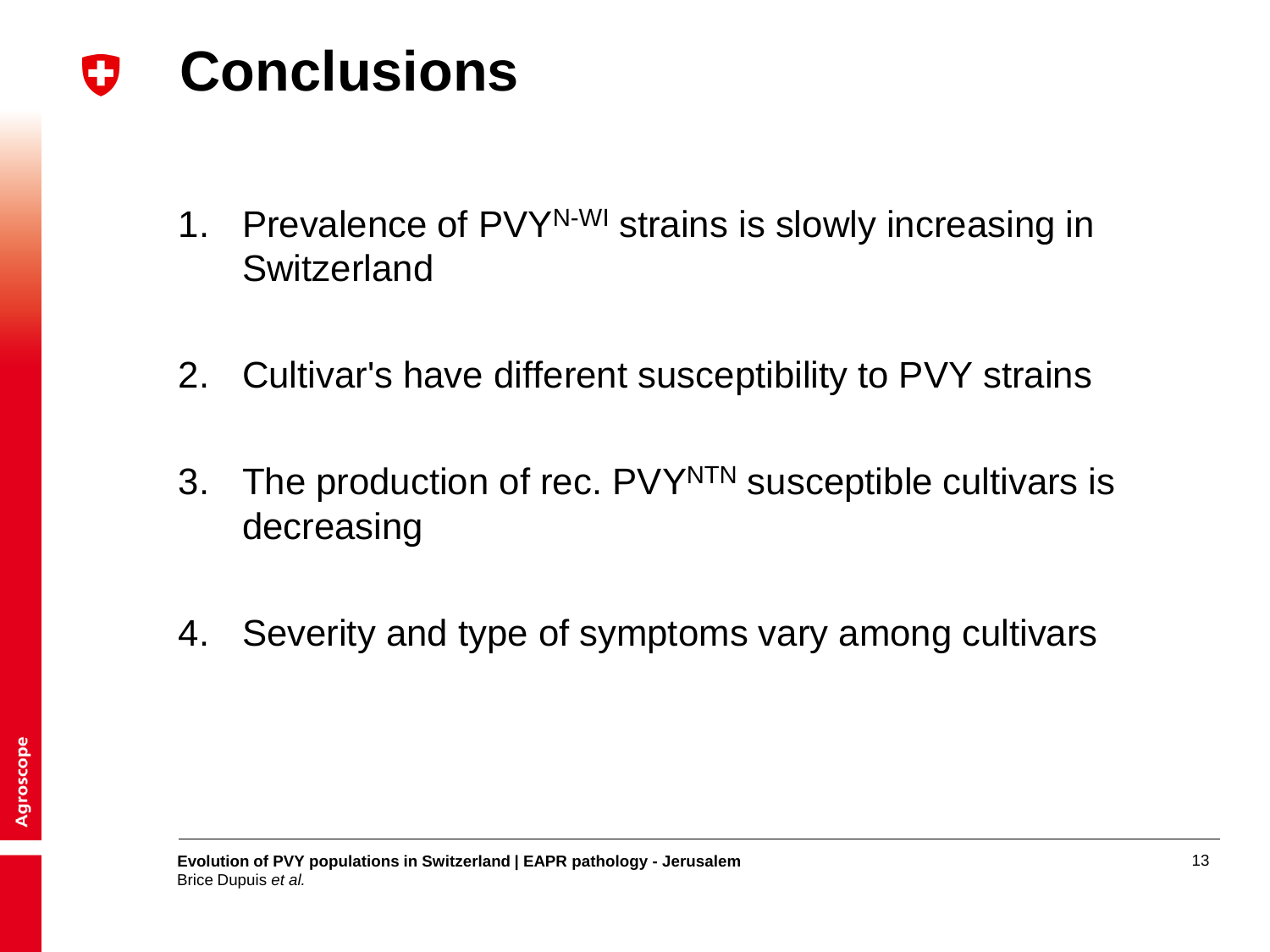#### **What is so special in Switzerland?** U

- Switzerland is importing a lot of seed potatoes and consequently foreign PVY isolates
- Switzerland is producing a lot of cv. Agria (22% of the surface in 2012)
- Cv. Agria is especially susceptible to PVYN-WI
- → PVY<sup>N-WI</sup> prevalence is increasing in Switzerland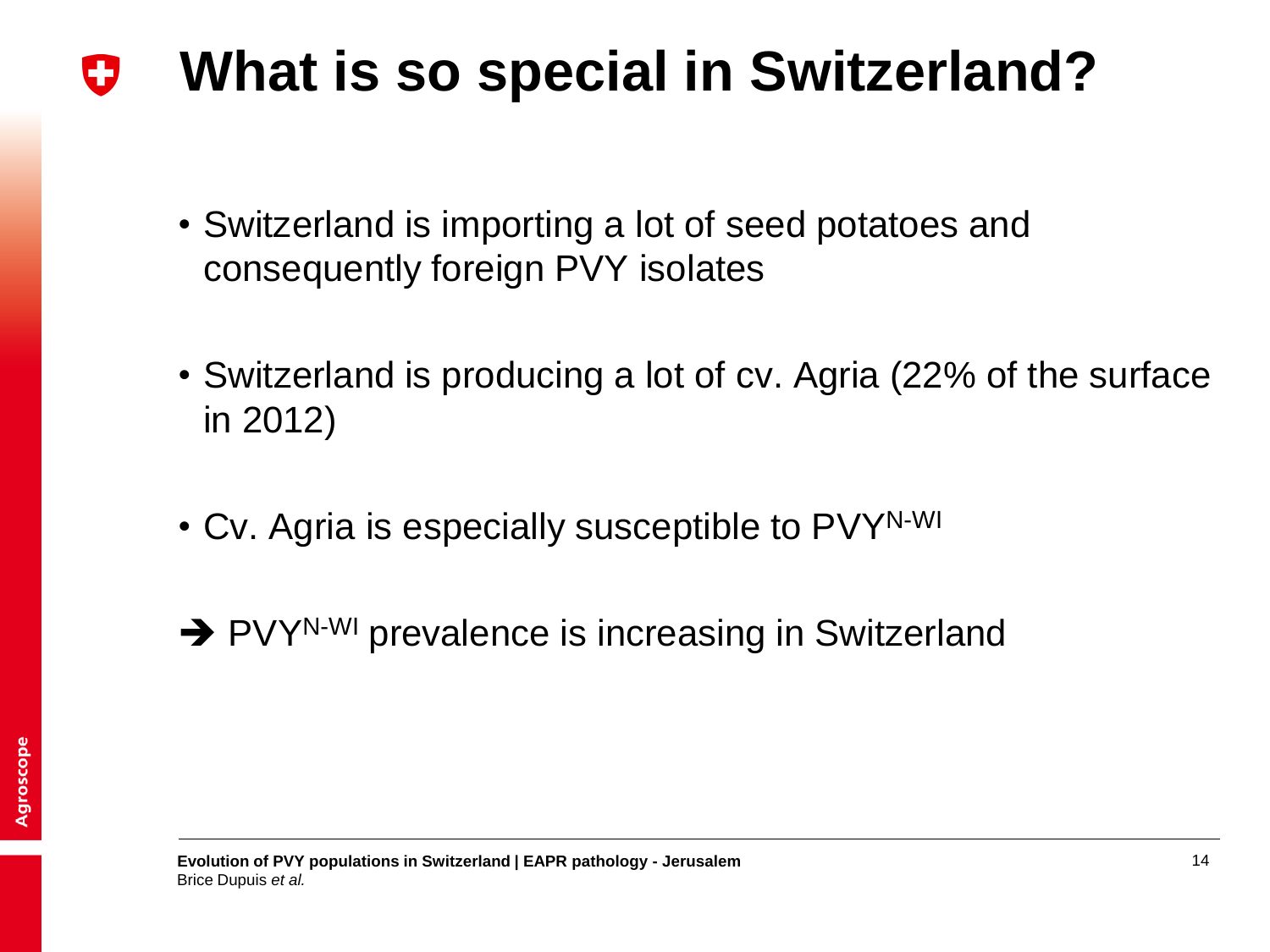#### **Acknowledgments** U

Many thanks to…

- Henri Gilliand: head of Swiss seed potato certification
- Werner Wild: head of seed certification laboratory
- Justine Brodard: technician in the virology laboratory